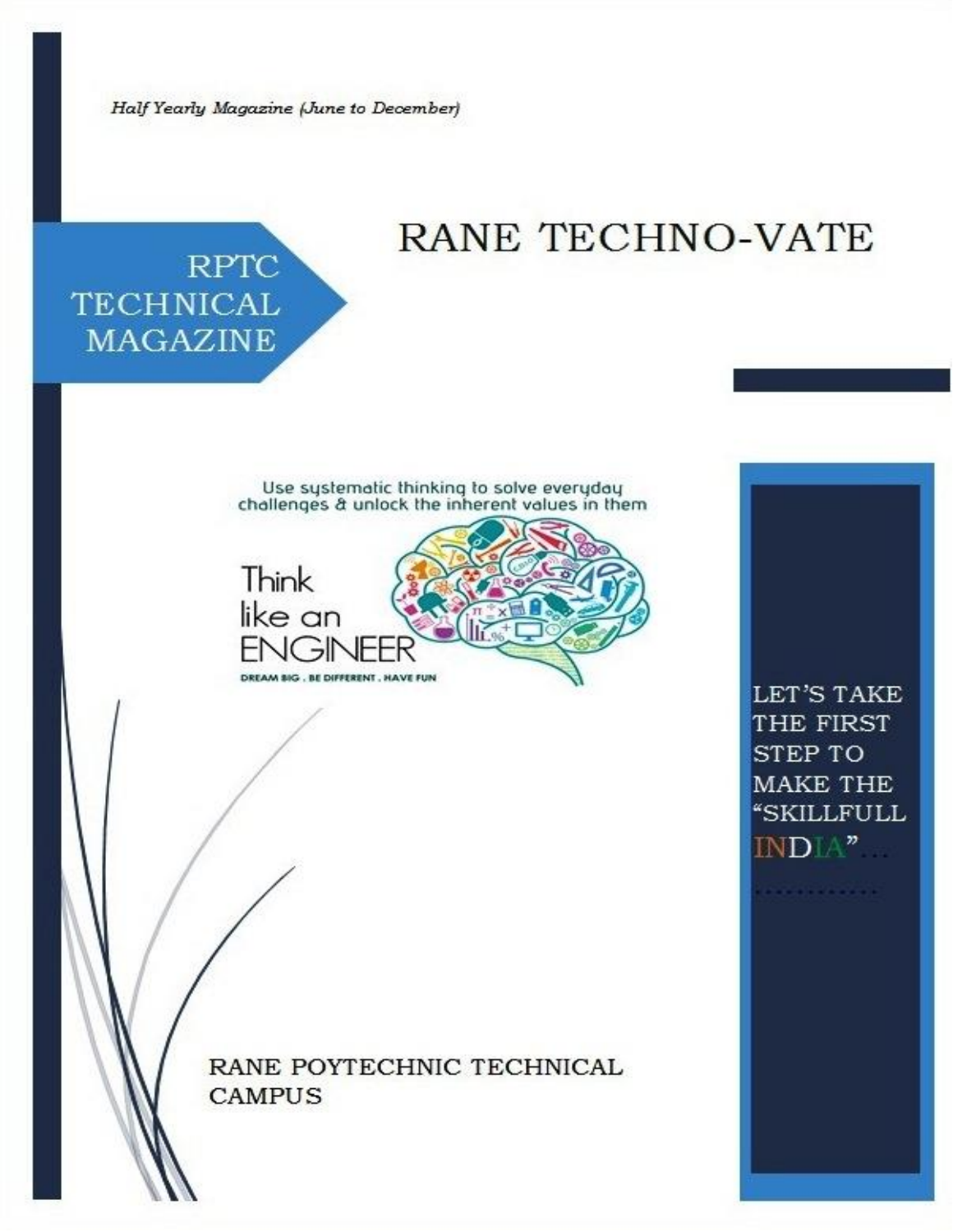# *CONTENTS*

| 2. SELECTION OF APPROPRIATE ROOFTOP SOLAR PANELS     |    |
|------------------------------------------------------|----|
| 3. CATALYTIC CONVERTER-SOLUTION TO VEHICLE POLLUTION | 10 |
| 4. SIX-STROKE ENGINE.                                | 19 |



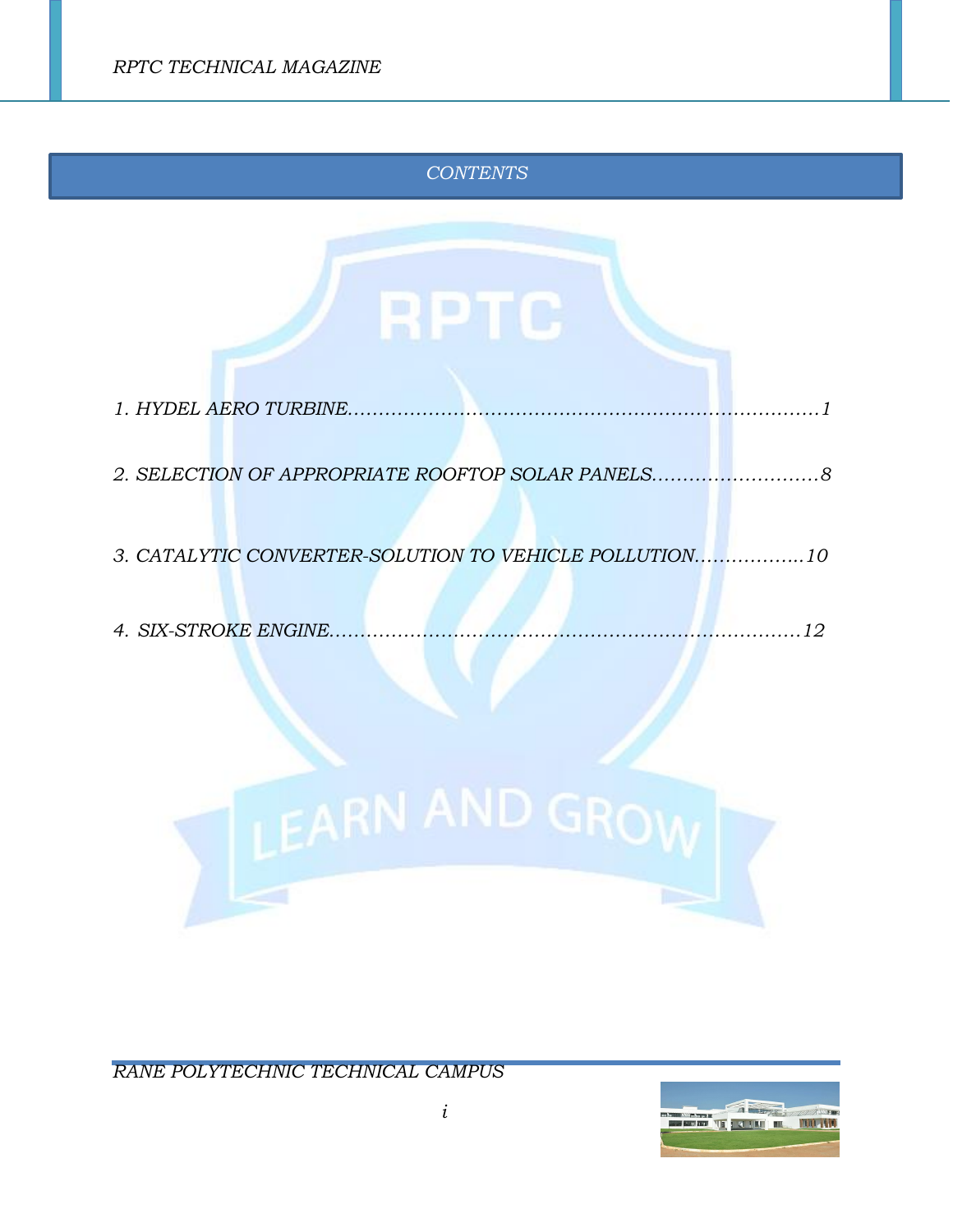*DESIGNED BY* 

*R.RAVISHANKAR B.E, SMISME LECTURER MECHANICAL ENGINEERING*

*EDITED AND REVIEWED BY M.SARAVANAN M.E, SMISME PRINCIPAL*

*R.RAVISHANKAR B.E, SMISME LECTURER MECHANICAL ENGINEERING*

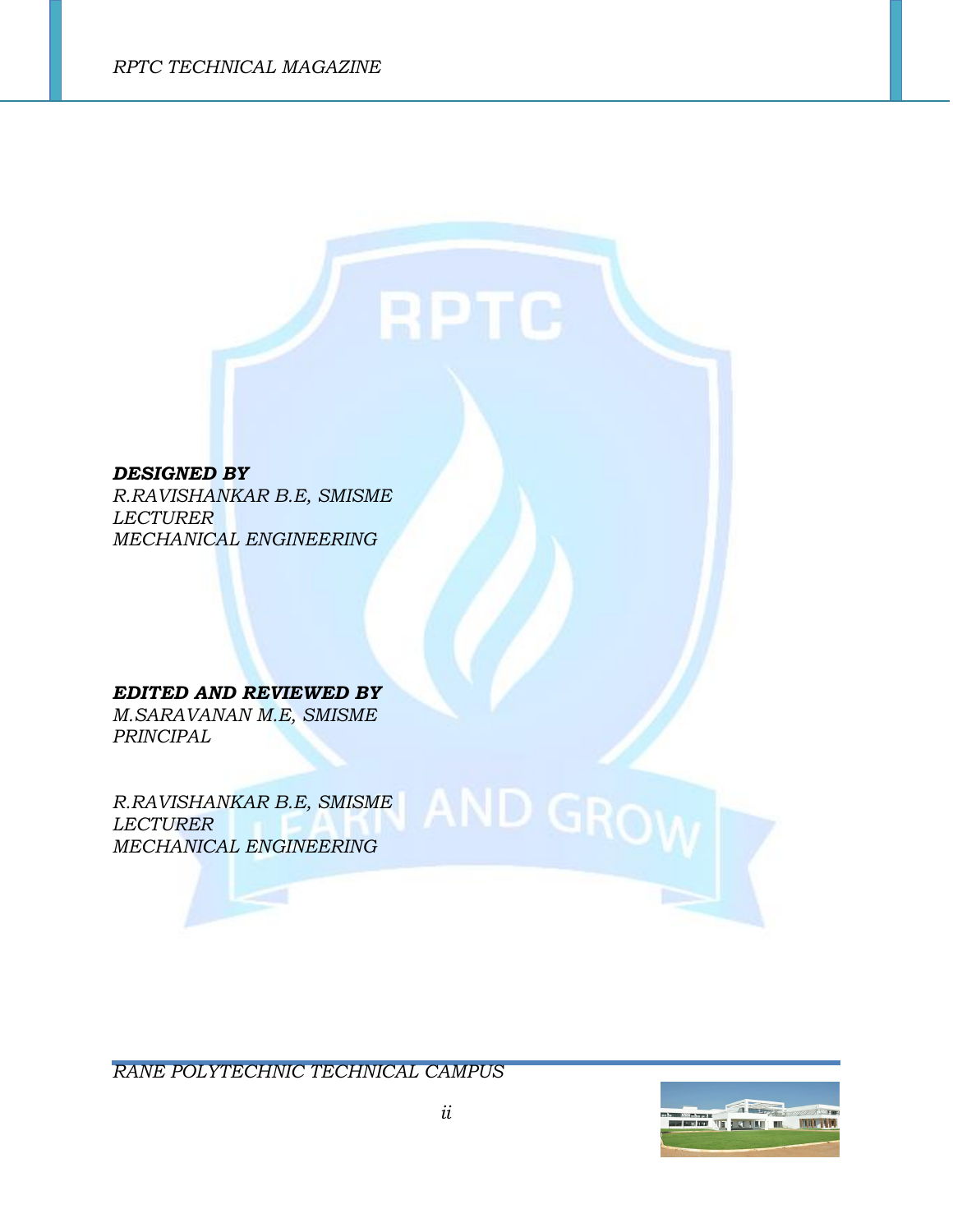# *HYDEL AERO TURBINE*

*R.Ravi Shankar & M.Sathishkumar Lecturer/Mechanical Engineering*

*Nowadays Conventional Energy Sources are being depleted. So, The World is changing its Phase to the Renewable Energy Resources. Is it Convenient? Then our immediate Focus will turn to the Solar which is Abundant and available to Produce Power (Nearly Half -A-Day).There are some other Renewable Energy Resources available with 24 X 7. All we need to do is that a Control Device (Or) measure to make them to provides a better Efficiency than Normal condition. So, here we are going to Interlink the two Renewable Energy Resources by means of Mechanism which convert (Or) double the power output. Hence, our sources are found Water (Hydro) & Wind (Aero) Energy to Interlink in such a way that both can operate at a time. The Hydel power plant will be chosen as a fountain and the horizontal wind turbine will be interlinked with it. So, that the efficiency can be improved and availed by 24 X 7, also our Motto will be achieved. Finally, it provokes a "GO GREEN CONCEPT"* 

*Keywords: Hydel, Meshing (or) Inter-Link, Aero Turbines, Overshot Type, under shot Water wheel, Bevel Gear.*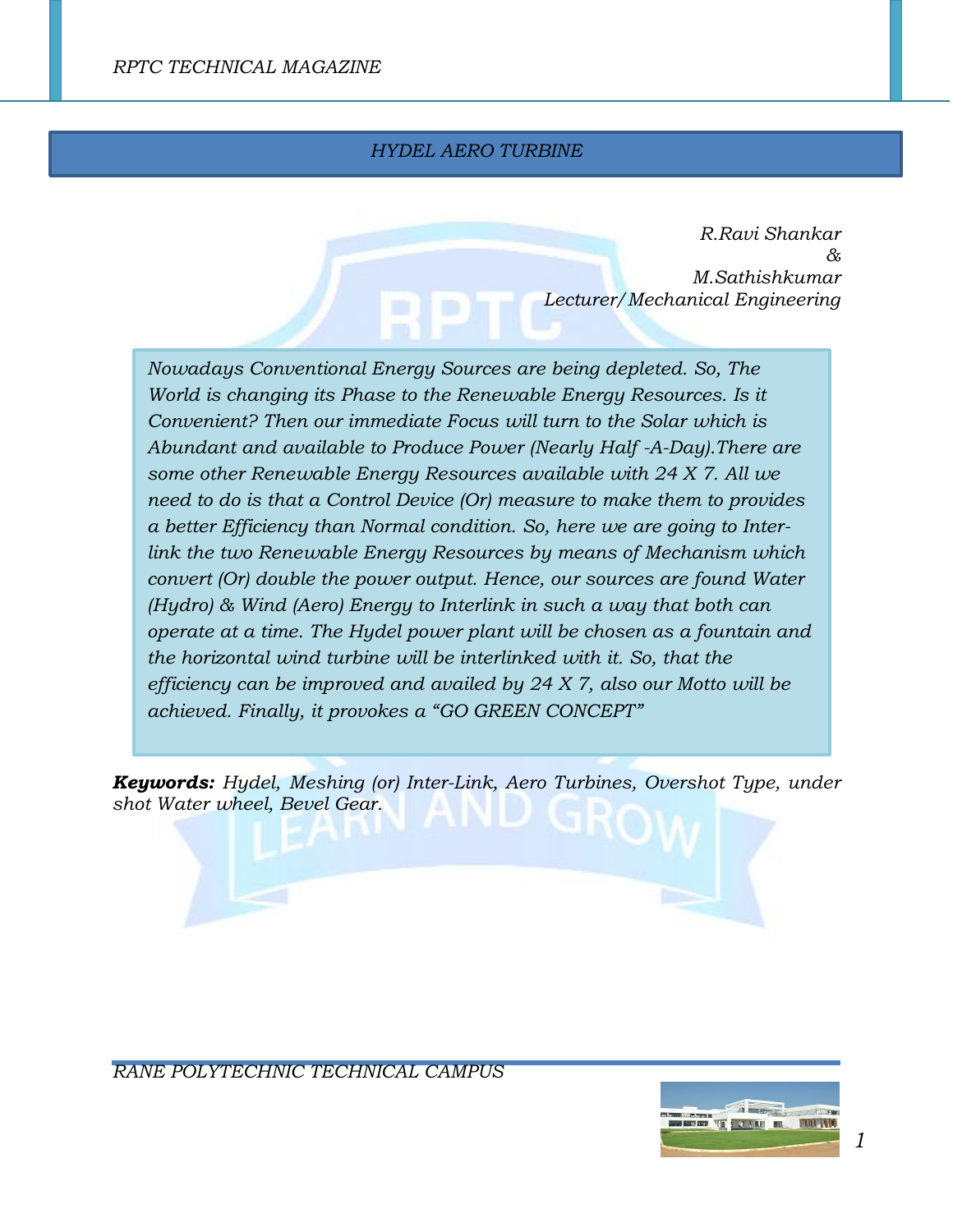#### *INTRODUCTION*

*In this topic HYDEL AERO Turbines we are going to meshing up the power transmission of the two renewable energy sources by means of the power transmitting linkage between the Hydel turbine and wind turbine. By doing so, we can be able to multiple the power output of two power plants.*

*And this also makes the output to be consistent for a long period duration.*

## *HYDEL POWER PLANT*

*Waterwheels are machines that convert the energy of flowing or falling water into power that can be used to do other tasks. If you've ever seen waterwheels, you know that they are usually large wheels made of wood or metal that have many blades or buckets along the outside edge to capture the power of moving water.*

#### *PRINCIPLE:*

In hydro power plant we use gravitational force of fluid water to run the turbine *which is coupled with electric generator to produce electricity.*

#### *TYPES OF WATERWHEEL:*

 *There are three types of waterwheel*

#### *\*UNDERSHOT WATER WHEEL \*OVERSHOT WATER WHEEL*





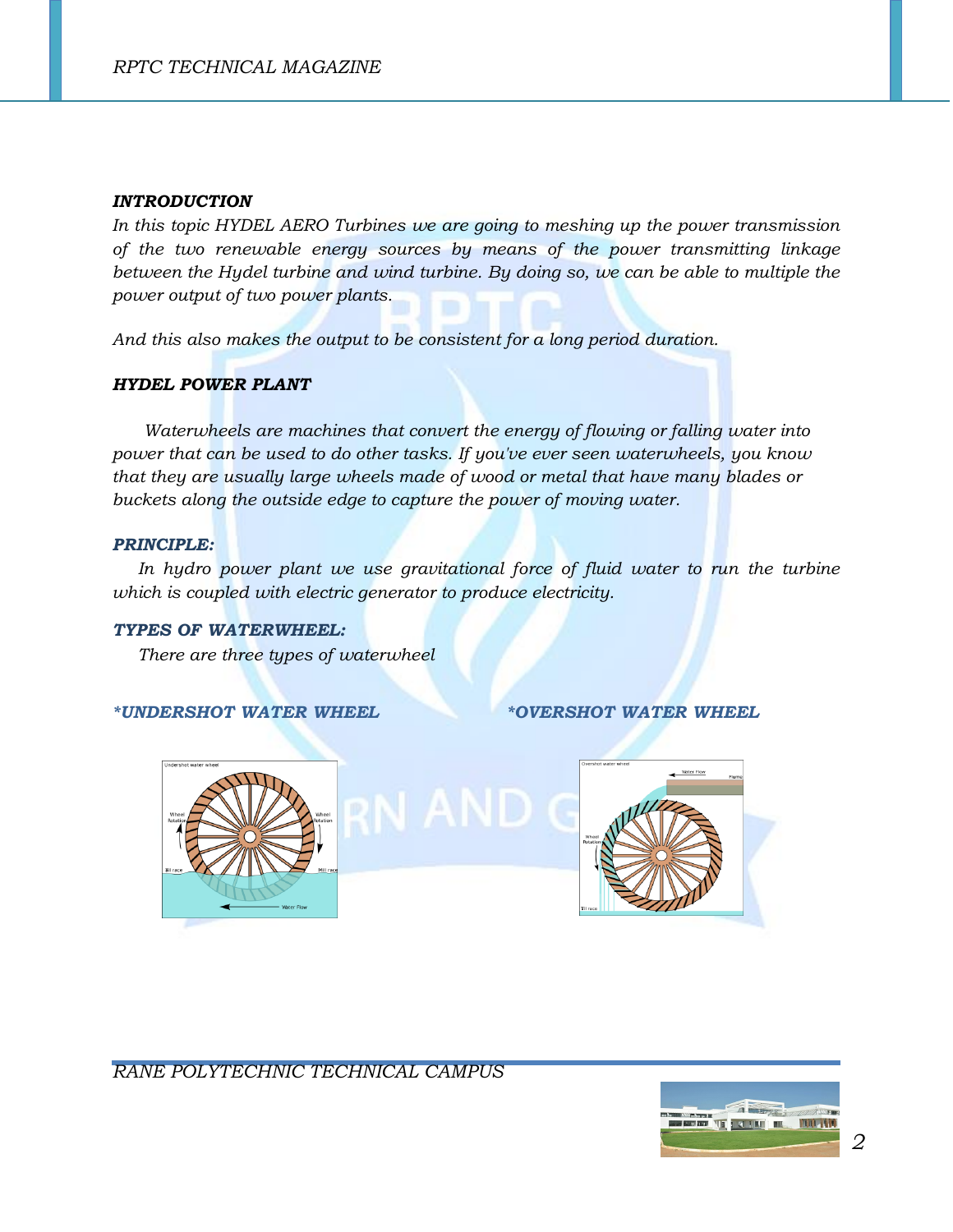#### *\*PITCHBACK WATER WHEEL*

In these three types, we are using overshot water *wheel.*



#### *CONSTRUCTION:*

 *The waterwheel is made up of 2 disks (the sides), and 12 paddles. Using 12 paddles makes it easy to mark out the location of each paddle on the wheel since they are separated by a 30 degree angle (= 360 degrees / 12). The paddles were chamfered to minimise the surface area of water hit by the wheel as it rotates, with the aim of making the waterwheel as quiet as possible in operation.*

#### *WORKING OF WATERWHEEL TURBINES:*

 *Mostly, the fast moving water (kinetic energy) strikes the turbines and they start moving (mechanical energy) and then this energy is used to run electric generators. The transference of energy takes place from one form to another. Now instead of water wheels water falling from a vertical height is used which has stored potential energy in it due to its position and the water is then passed through the gate r vessels which take the water to the turbines which convert potential energy into mechanical energy, these vessels are called penstocks.*

#### *EFFICIENCY*

*<i>Overshot (and particularly backshot) wheels are the most efficient type; a backshot steel wheel can be more efficient (about 60%) than all but the most advanced and wellconstructed turbines. In some situations an overshot wheel is preferable to a turbine.*

The development of the hydraulic turbine wheels with their improved efficiency *(>67%) opened up an alternative path for the installation of water wheels in existing mills, or redevelopment of abandoned mills.*

#### *WIND TURBINES*

- *1. Wind (moving air that contains [kinetic energy\)](http://www.explainthatstuff.com/energy.html) blows toward the turbine's rotor blades.*
- *2. The rotors spin around slowly, capturing some of the kinetic energy from the wind,*

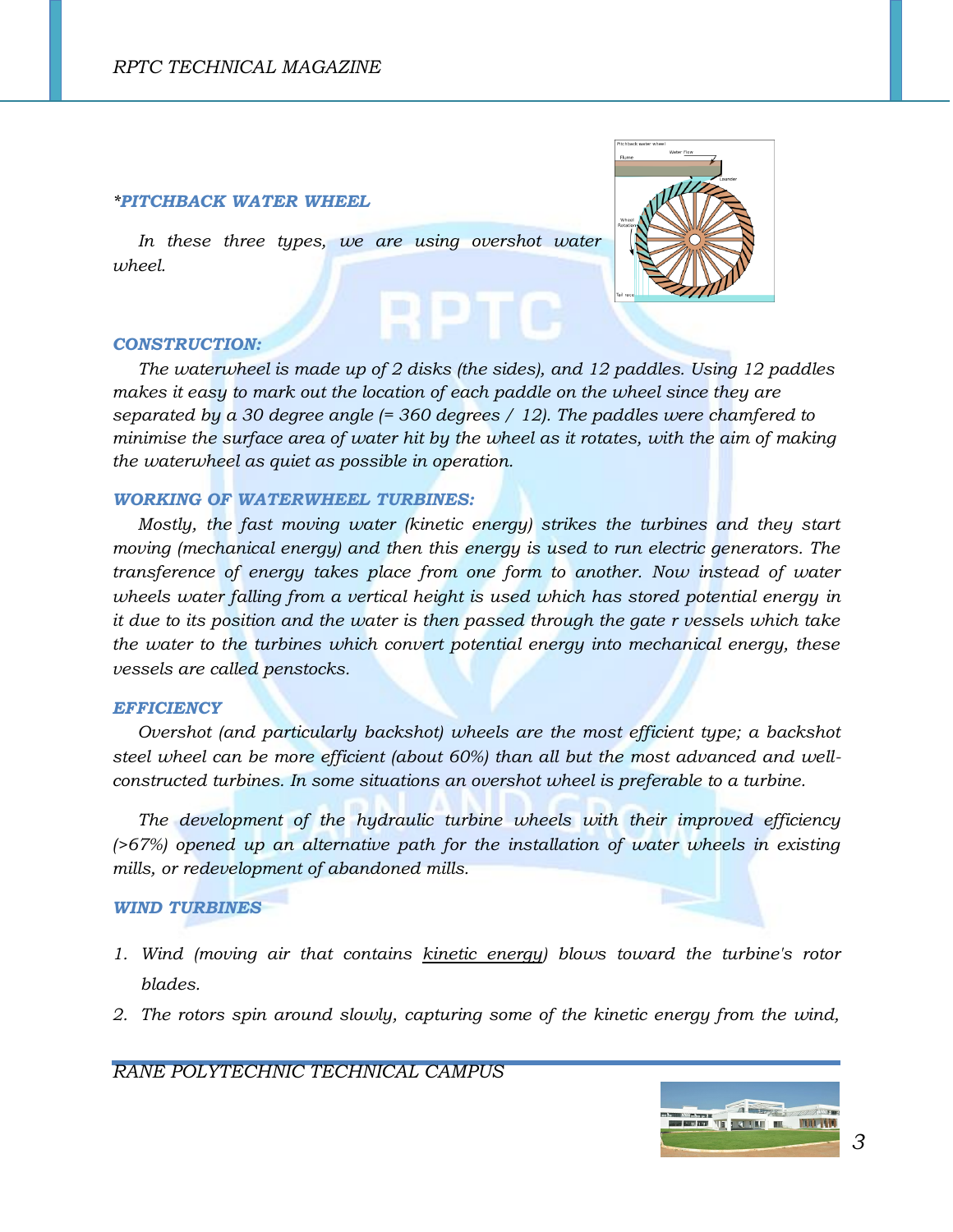*and turning the central drive shaft that supports them.*

- *3. The rotor blades can swivel on the hub at the front so they meet the wind at the best angle for harvesting energy.*
- *4. Inside the nacelle (the main body of the turbine sitting on top of the tower and behind the blades), the [gearbox](http://www.explainthatstuff.com/gears.html) converts the low-speed rotation of the drive shaft (about 16 revolutions per minute, rpm) into high-speed (1600 rpm) rotation fast enough to drive the generator efficiently.*
- *5. The [generator,](http://www.explainthatstuff.com/generators.html) immediately below the gearbox, takes kinetic energy from the spinning drive shaft and turns it into electrical energy. A typical turbine generator will produce 1–2 megawatts (MW) of power at about 700 volts.*
- *6. [Anemometers](http://www.explainthatstuff.com/anemometers.html) (wind-speed monitors) and wind vanes on the back of the nacelle provide measurements about the wind speed and direction.*
- *7. Using these measurements, the entire top part of the turbine (the rotors and nacelle) can be rotated by a yaw [motor,](http://www.explainthatstuff.com/electricmotors.html) mounted between the nacelle and the tower, so it faces directly into the oncoming wind and captures the maximum amount of energy. If the wind speed rises too much, [brakes](http://www.explainthatstuff.com/brakes.html) are applied to stop the rotors from turning (for safety reasons). The brakes can also be applied for routine maintenance.*
- *8. The electric current produced by the generator flows through a cable running down through the inside of the turbine tower.*
- *9. A step-up [transformer](http://www.explainthatstuff.com/transformers.html) converts the electricity to about 50 times higher voltage so it can be transmitted efficiently to the power grid (or to nearby buildings or communities). If the electricity is flowing to the grid, it's converted to an even higher voltage (130,000 volts or more) by a substation nearby, which services many turbines.*
- *10.Homes enjoy clean, green energy.*
- *11.Wind carries on blowing past the turbine, but with lower speed and lower energy (for reasons explained below) and more turbulence (since the turbine has disrupted its flow).*

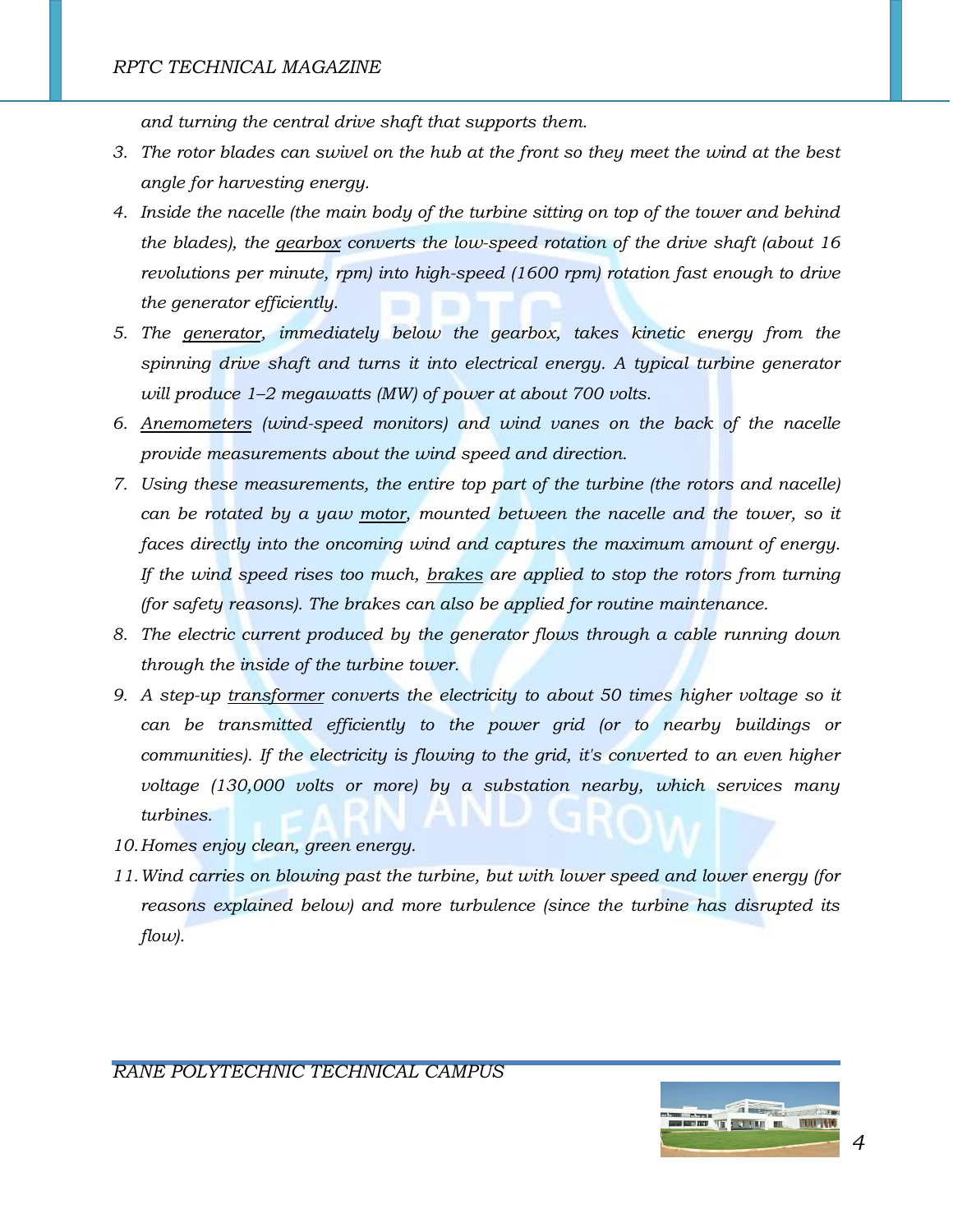# *RPTC TECHNICAL MAGAZINE*



 *VERTICAL WIND TURBINE*

### *MESHING OF HYDEL AND AERO TURBINES*

*We are providing here a bevel gear setup for meshing up both the Hydel and Wind Turbine. By using the bevel gears, we are able to transmit the power equally to both the wind turbine and Hydel turbine at a time. So that, the power can be produced in both the turbines. In this we are connecting the bevel gears in the end of the shaft in Hydel Turbine (horizontal position) and in the middle or certain height from the bottom in the Wind Turbine (Vertical position).*



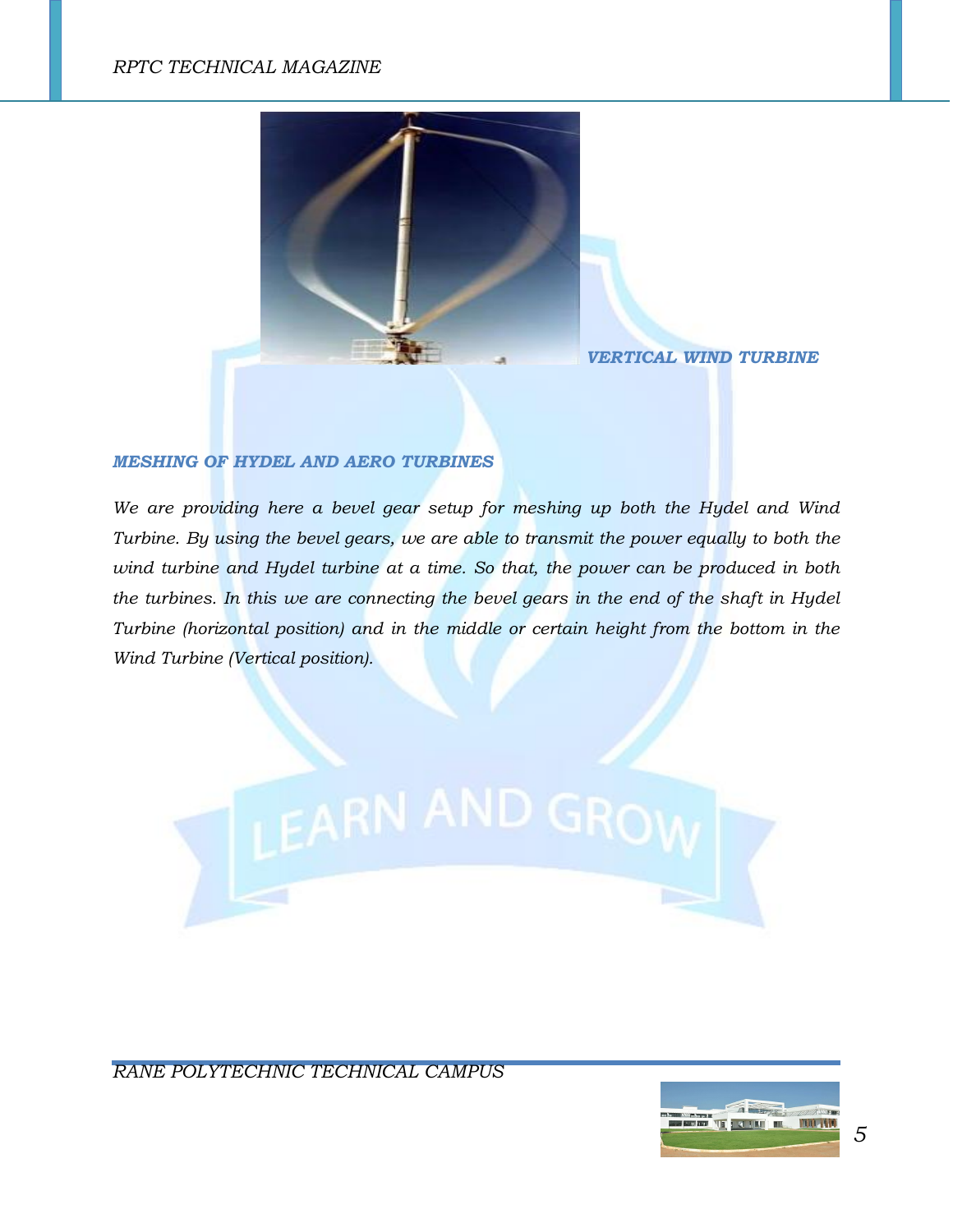## *TYPICAL CONSTRUCTION*



*The software design was made in CATIA V5 for the understanding the construction of the complete setup. The Dimensions used in this design are given to construct the pro model. The real time values will be depends upon the area to be constructed.*

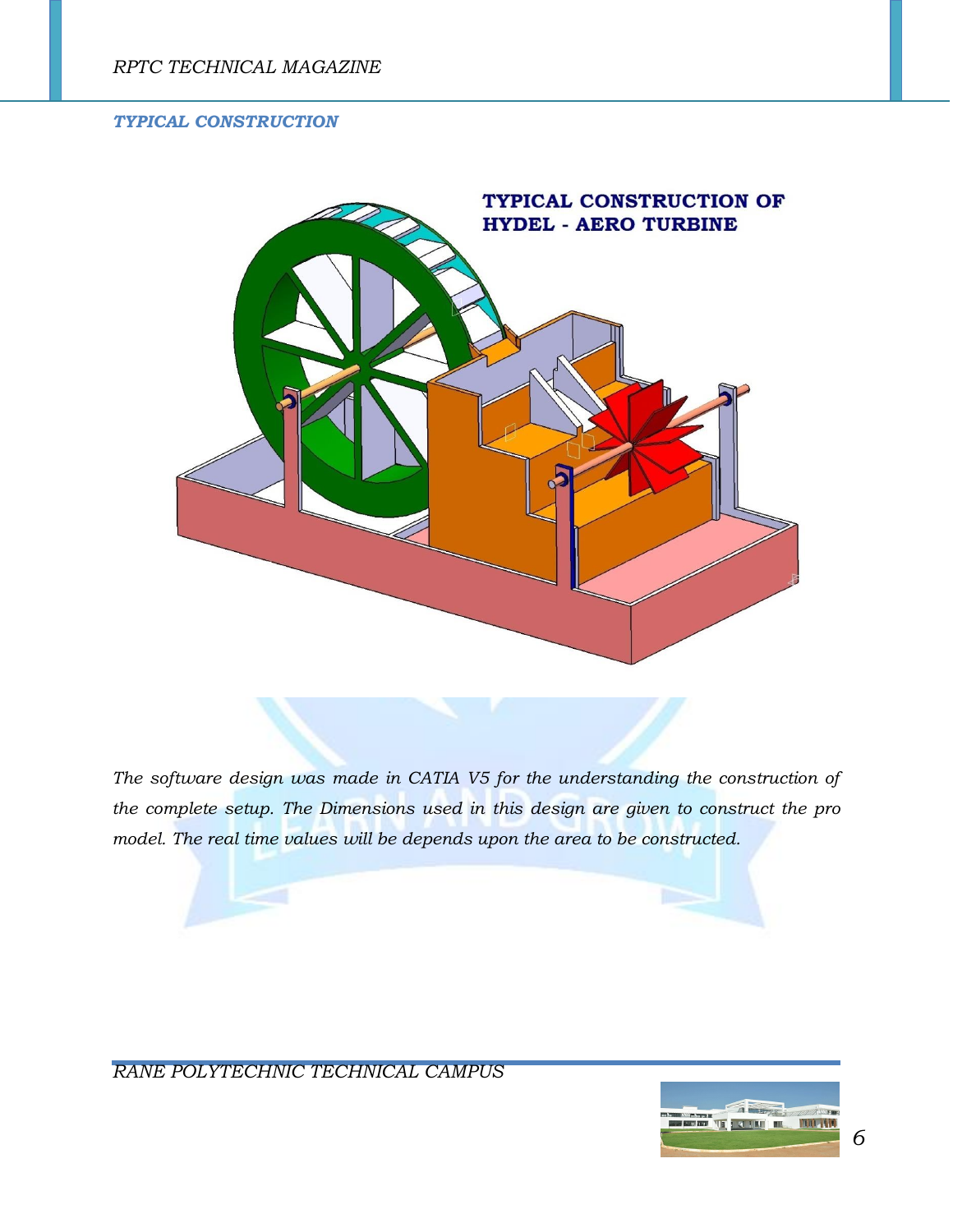#### *OUR POINTS*

- *1. By Combining, both the turbines we multiple the power generation in each one of it.*
- *2. Then also we have tried to compensate the seasonable power producing backlogs of RENEWABLE ENERGY RESOURCES.*
- *3. We have reduced the external or Additional devices to avoid the critical handling or maintenance. So that the cost of investment can be reduced or economical.*
- *4. And the maintenance is also is easier to do.*
- *5. Apart from the electro-mechanical concept, we also enrich the nature and aesthetic of the particular place by means of the fountain setup.*
- *6. Finally, we want to improve the "GO GREEN" concept by recycling the waste waters and the Rain Water in the specific location (where it is implemented).*

#### *CONCLUSION*

*As part of improving the Power production by means of Renewable Energy Resources and recycling the wastes, the power production can be done for some prolonged duration. And reducing the Emissions of various pollutants instead of Polluting, then to achieve Green and Clean World.*

#### *REFERENCES:*

- *1. Hydro Electric Turbine Buyer's Guide-www.homepower magazine.com*
- *2. Hydro Power-*https://en.wikipedia.org/wiki/**Hydro**power.
- *3.* science.howstuffworks.com/transport/engines-equipment/**gear**4
- *4. <https://energypedia.info/wiki/Portal:Wind>*
- *5. Build your own Wind Turbine by Dave Mussell and http://www.reenergy.ca/docs/wind-turbine-cp.pdf*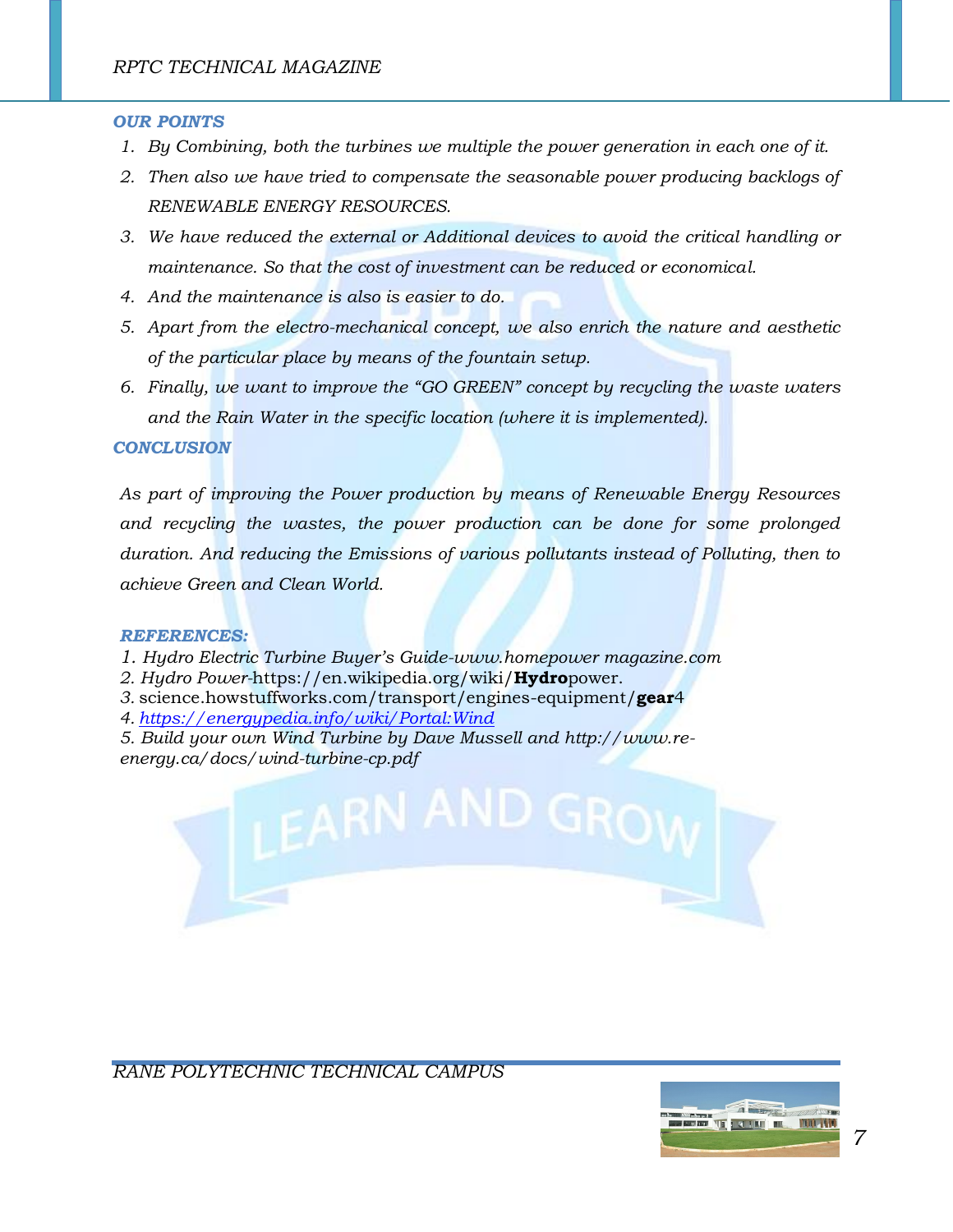# *SELECTING APPROPRIATE ROOFTOP SOLAR PANELS*

*G.Selvi Lecturer/Mechatronics Engineering*

*India is blessed with abundant sunshine for most of the year. Switching to solar energy is therefore an extremely logical option. Solar energy is more economical and environment-friendly as compared to non-renewable sources of energy like coal and petroleum. Selecting the right product is critical for the smooth running of daily operations.*

# *Key words:*

*Solar panels( Photo voltaic Cell), Crystalline-Silicon Panels, Thin-Film Panels, Wattage.*

#### *WHAT SOLAR PANELS ARE?*

*Solar panels (also called photovoltaic) are primarily rectangular silicon devices that can convert light into electricity. These comprise several solar cells, which are spread over a*  large area that can work together to offer sufficient power for it to be deemed useful. *Efficacy of solar panels depends on how well these face the sun.*

*Solar cells are available in all sizes, colours and power ratings. Applications that require minimal amount of power (20W to 40W) include solar lamps, lanterns, torches and so on. Rooftop installations require panels with heavier output of 150W to 300W or even more.*

#### *TYPES:*

*CRYSTALLINE-SILICON PANELS***.** *These include monocrystalline and multi-crystalline panels. The former produce higher amount of power and are costlier than the latter.*

*THIN-FILM PANELS***.***These are used in building integrated photovoltaic applications, where these become a part of the building structure.*

## *FACTORS THAT DETERMINE PRICE*

*Price of a solar panel can vary from 30/kW to 60/kW. An imported module can cost about 40/kW to 45/kW. Good ones manufactured in India can cost 30/kW to 32/kW (for bulk transactions). Retail price of a module producing 3W – 40W may vary between 60/kW and 90/kW and modules producing 50W – 300W between 55/kW and 60/kW.*

*Price of solar panels varies according to type, wattage, brand and testing standards, as* 

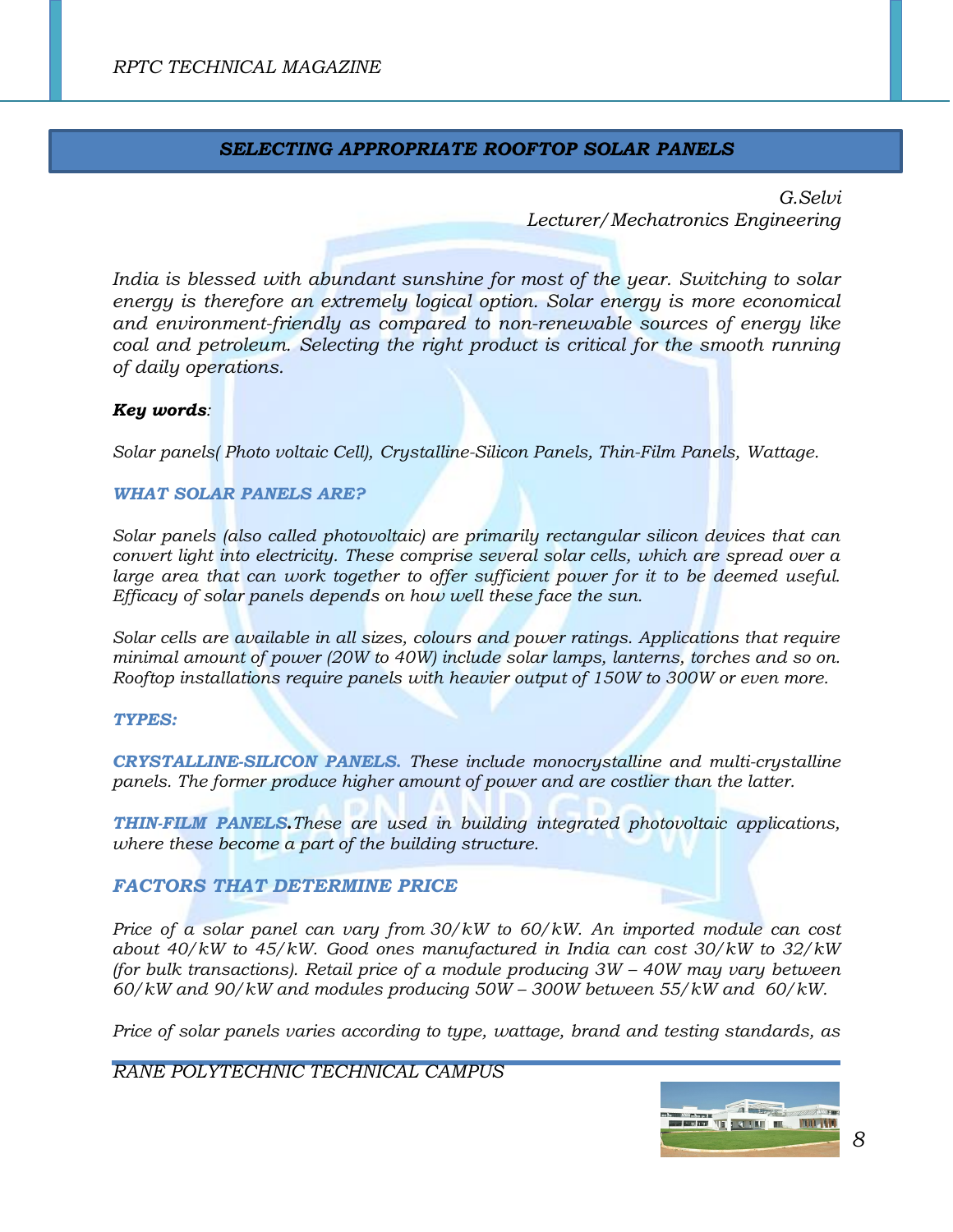*explained below.*

*Type. Thin-film panels cost less than crystalline silicon panels.*

*Wattage: Panels that have a higher power output have a higher price as these produce more electricity.*

*Testing standards: Panels that conform to government approvals and testing standards meet a minimum amount of performance and safety conditions; hence, are costlier.*

**KEY POINTERS FOR SELECTING THE RIGHT SOLAR PANEL**

*HEAT TOLERANCE AND TEMPERATURE CO-EFFICIENT OF SOLAR PANELS. This means that if a panel is rated as 100W, it should generate 100W under standard test conditions. In case the maker says that the panels have a tolerance of ±5 per cent, it implies that the same panel can give either 105W or even 95W. Hence, you must ensure that your solar panel has a positive tolerance mentioned on the datasheet.*

*TEMPERATURE. Generally, panels are rated as per standard test conditions, that is, 25°C. If temperature is higher than this, panels may give less than the rated output.*

*LOCATION AND CONDITION OF THE PANEL. Ensure that the panel is facing sunlight as even a single partially-shaded panel adversely impacts the output of all solar panels in the system. Keep the panels free of dust to avoid shading. The panels should be kept at an angle. It will help in harvesting optimum energy from the sun.*

*VOLTAGE: Most solar panels are designed to provide 16V, which can be used to charge a 12V battery.*

*ROBUST DESIGN: It must be made of tough material to withstand extreme Climatic conditions.*

*REFERENCE:*

- *[www.electronicsforu.com](http://www.electronicsforu.com/)*
- *www.open-electronics.org*

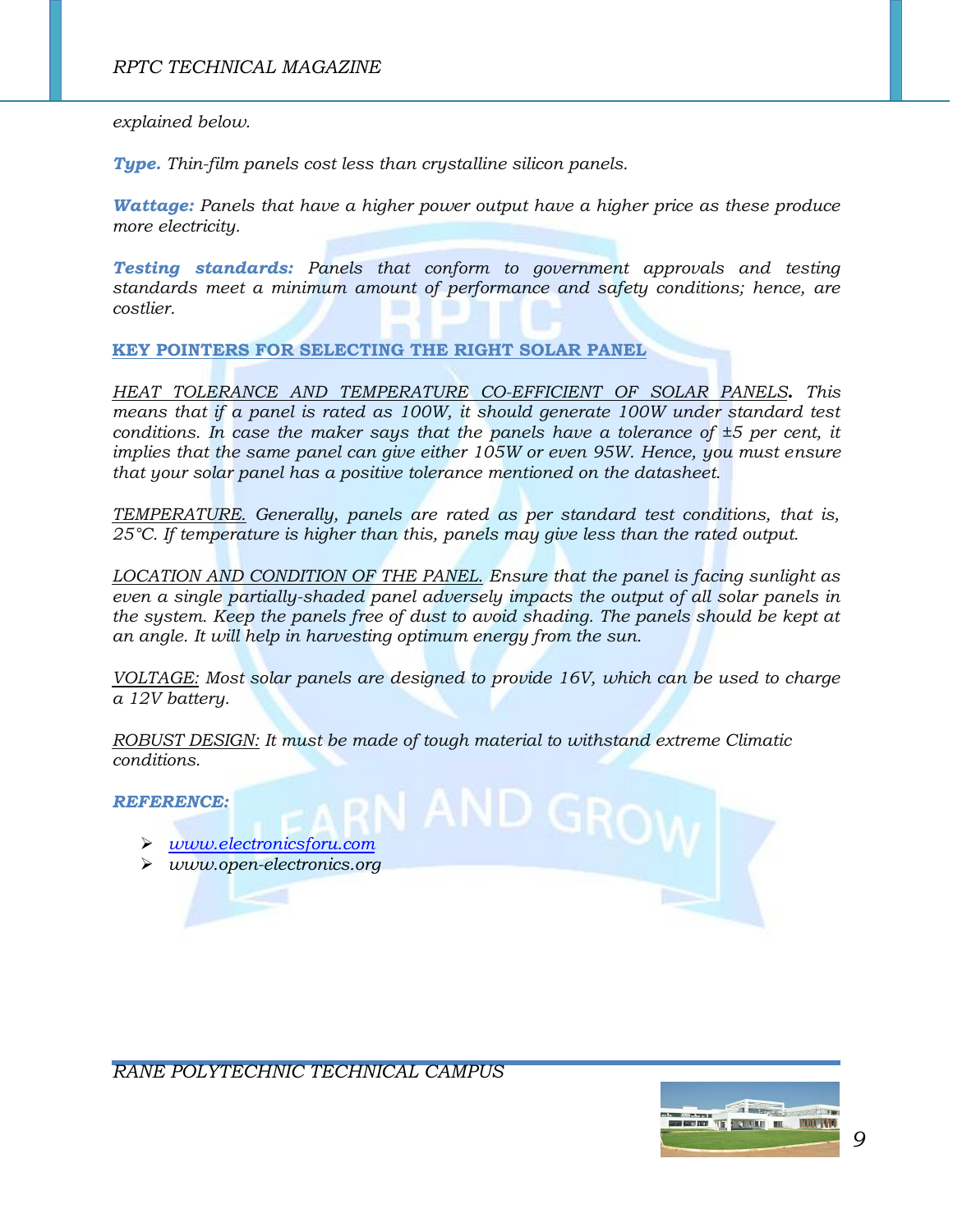# *CATALYTIC CONVERTER-SOLUTION TO VEHICLE POLLUTION*

*J.D.Albert Stephenraj*

*Assistant Professor*

*Department Of Chemistry* 

*Keywords: Catalytic converter, Carbon monoxide.*

*Petrol (Gasoline) and Diesel for use in road transport have most of the sulphur removed when they are refined. The high temperature inside the cylinder causes the nitrogen and oxygen in the air to react forming Nitrogen dioxide.*

*N<sup>2</sup> + 2O2 →2NO<sup>2</sup>*

*Because of the Lack of oxygen in the enclosed space of an engine, the fuel does not burn completely and the carbon monoxide is formed. Another Pollution problem arising from Motor vehicle is caused by Tetra Ethyl Lead in Petrol (leaded Petrol).*

*Nitrogen Dioxide causes Acid Rain and combines with other gases in hot weather to cause photochemical smog. This contains low-level Ozone and cause breathing Problems. Carbon Monoxide combines with haemoglobin in blood and stops it from carrying oxygen. Carbon Monoxide causes dizziness and headaches.*

*Lead is a neurotoxic metal cause learning Difficulties in children.*

*Solution to these problems, Catalytic converters can be attached to the exhaust systems of cars.*

*In many countries, these converters are a legal requirement. The catalytic converts the toxic carbon monoxide, Nitrogen monoxide and unburnt Hydro carbons from the fuel into less harmful products such as carbon dioxide, Nitrogen and water.*

*Carbon monoxide + Oxygen → Carbon dioxide*

*Nitrogen monoxide + Carbon monoxide → Nitrogen + Carbon dioxide*

*Hydrocarbons + Oxygen → Carbon dioxide + Water* 

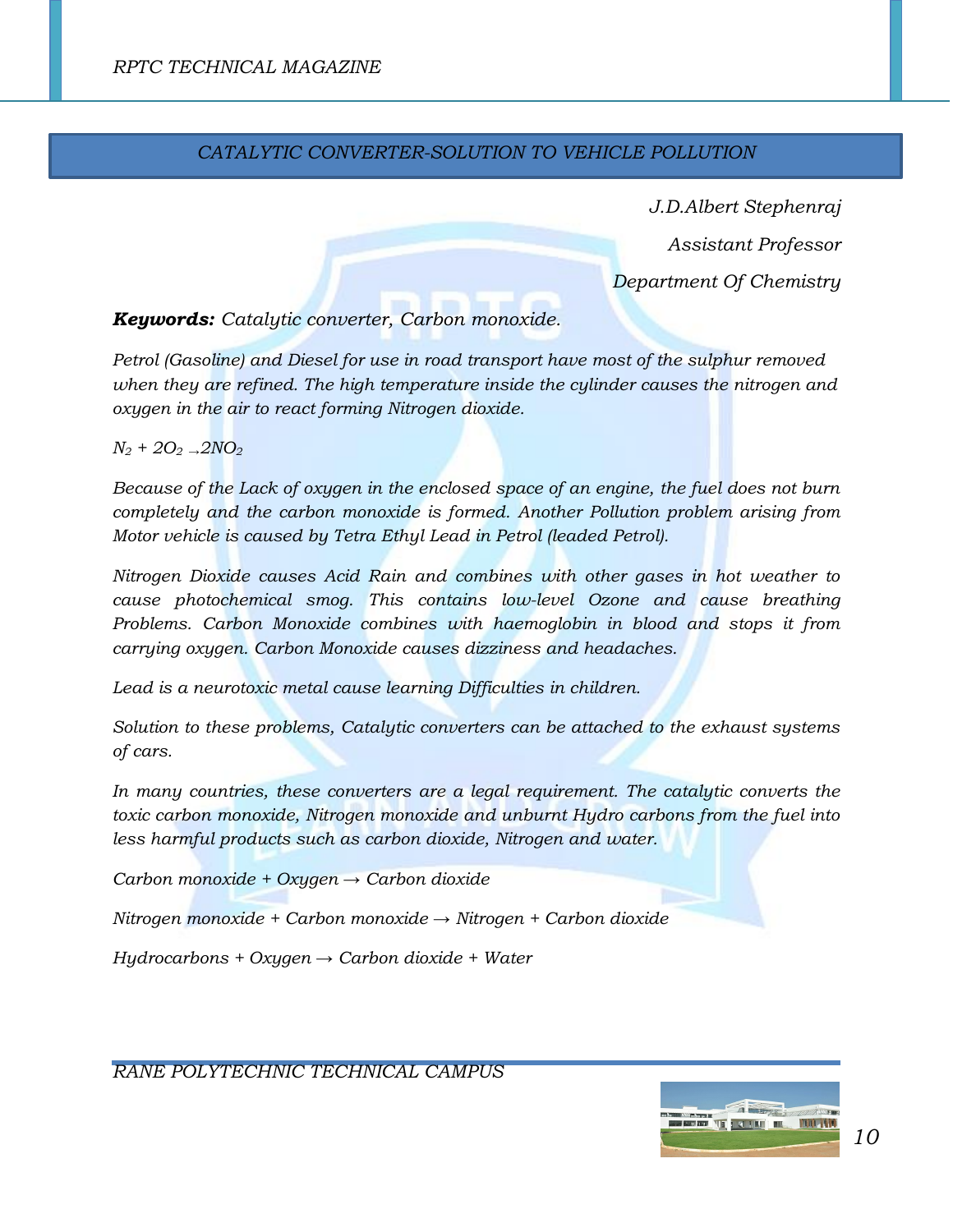*Catalytic converter speeds up the oxidation reaction considerably by oxidation reaction considerably by providing a "Honeycombed" surface which the gases can react. The converter contains a thin coating of Rhodium and Platinum catalysts on a solid honeycomb surface. These provide a large surface area for the reactions.*

*Catalytic converters can only be used with Unleaded Petrol. The presence of Lead would poison the catalyst and stop it working other impurities do get deposited on the catalyst surface. So, the converter eventually needs replacing after a number of years.*

*In 2011, the United Nations announced the successful, worldwide phasing out of leaded petrol for road vehicles. In India the utility of car increased significantly. We can minimize the air pollution marginally by fixing catalytic converter & using unleaded petrol in our vehicles.*

#### *REFERENCES*

*[www.read](http://www.read/) & refer.in/article/Catalytic Converter.*

*An Introduction to General Organic & Biological Chemistry by Timberlake Karen.c/chemistry*

*Catalytic Converters-Chemistry LibreTexts.*

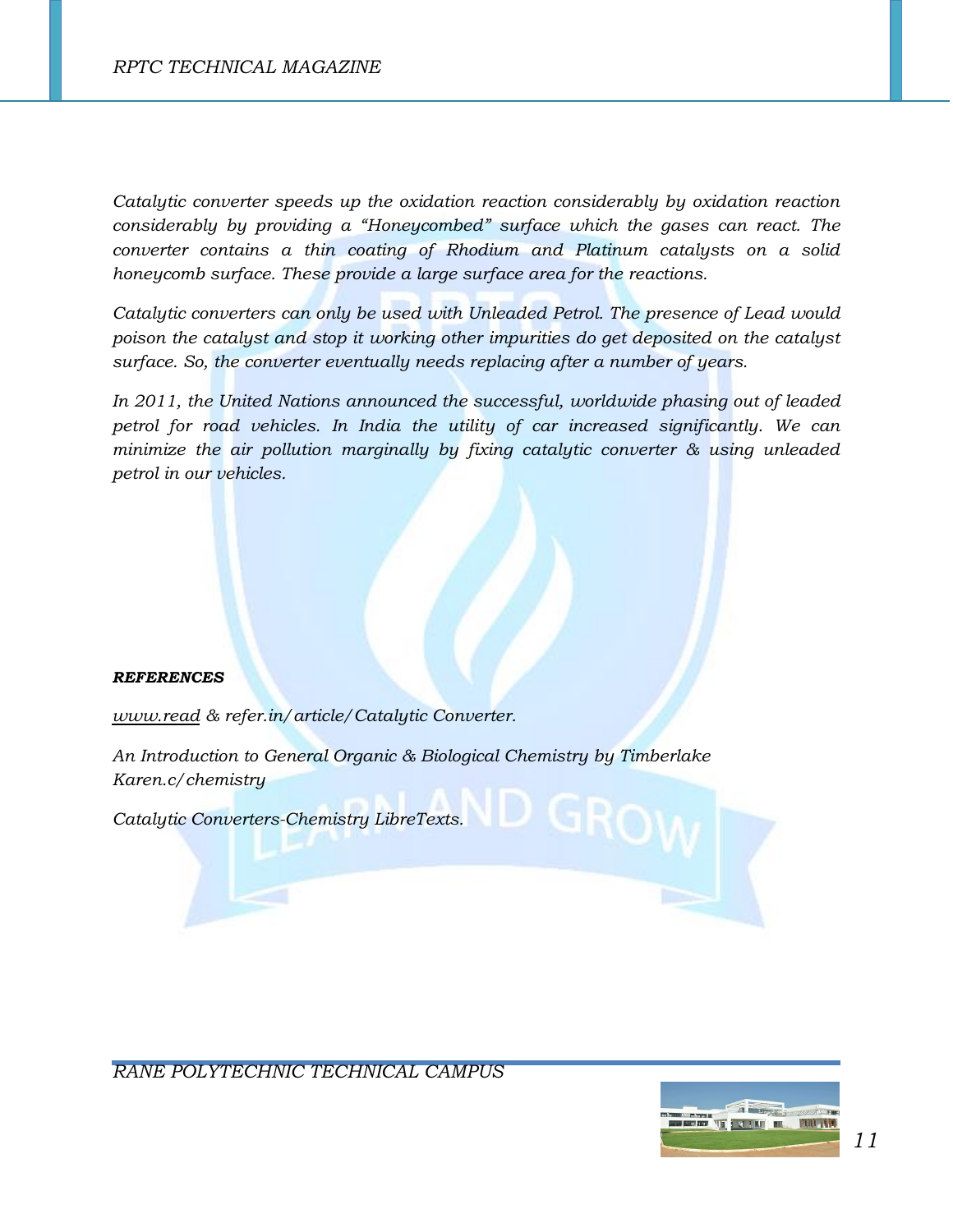# *SIX-STROKE ENGINE*

#### *R.HARIHARAN*

*Lecturer/Mechanical Engineering*

*The six-stroke engine adds two more strokes after the exhaust stroke. Water is injected, and as it turns into steam, it pushes the piston down. Then the piston comes back up to force out the steam. It's really simple.*

- *Malcolm beare built an innovative hybrid design of the I C engine , by combining a two stroke with a four stroke engine.*
- *The Beare Head is a new type of four stroke engine head design known as the "Beare Head"*
- *The Beare Head uses a piston and ports very much like a two stroke engine to replace the over head valve system that is found in four stroke engines today. The four stroke block, pistons and crankshaft remain unaltered. This combination of two stroke and four stroke technology has given the engine its name – the "six" stroke engine" (2 + 4 = 6).*

*Key words: six stroke, Beare Engine, Opposed Piston, Bajulaz six-stroke engine and*

*Griffin six-stroke engine.*

#### *INTRODUCTION*

*The term six-stroke engine has been applied to a number of alternative internal [combustion engine](https://en.wikipedia.org/wiki/Internal_combustion_engine) designs that attempt to improve on traditional [two-stroke](https://en.wikipedia.org/wiki/Two-stroke_engine) and [four](https://en.wikipedia.org/wiki/Four-stroke_engine)[stroke](https://en.wikipedia.org/wiki/Four-stroke_engine) engines. Claimed advantages may include increased [fuel-efficiency,](https://en.wikipedia.org/wiki/Fuel-efficiency) reduced mechanical complexity and/or reduced [emissions.](https://en.wikipedia.org/wiki/Exhaust_gas) These engines can be divided into two groups based on the number of pistons that contribute to the six strokes.*

*In the single-piston designs, the engine captures the heat lost from the four-stroke [Otto](https://en.wikipedia.org/wiki/Otto_cycle)  [cycle](https://en.wikipedia.org/wiki/Otto_cycle) or [Diesel cycle](https://en.wikipedia.org/wiki/Diesel_cycle) and uses it to drive an additional power and exhaust stroke of the piston in the same cylinder in an attempt to improve fuel-efficiency and/or assist with engine cooling. The pistons in this type of six-stroke engine go up and down three times*  for each injection of fuel. These designs use either steam or air as the working fluid for

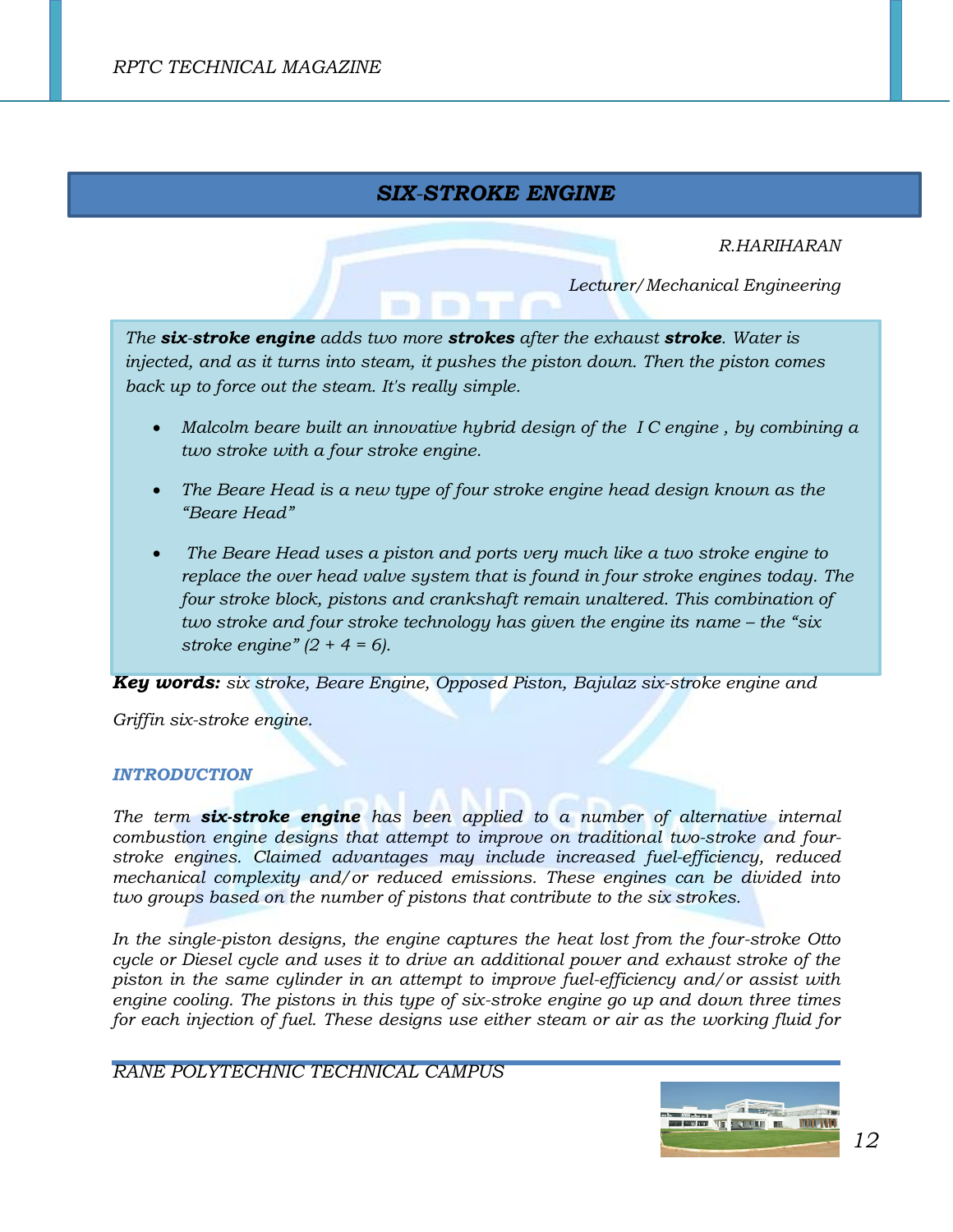*the additional power stroke.*

#### *ENGINE TYPES*

| <b>Single-Piston designs</b> | <b>Opposed-Piston designs</b> |
|------------------------------|-------------------------------|
| Griffin six-stroke engine    | Beare head                    |
| Dyer six-stroke engine       | $M4+2$                        |
| Bajulaz six-stroke engine    | Other two-piston designs      |
| Velozeta six-stroke engine   | Piston-charger engine         |
| NIYKADO six-stroke engine    | Ilmor/Schmitz Five-Stroke     |
| Crower six-stroke engine     |                               |
|                              |                               |

# *WORKING PRINCIPLE*

*Fuel ignites with piston at the top dead center.*

*Rotary valve opens, allowing exhaust to escape*

Figure 2





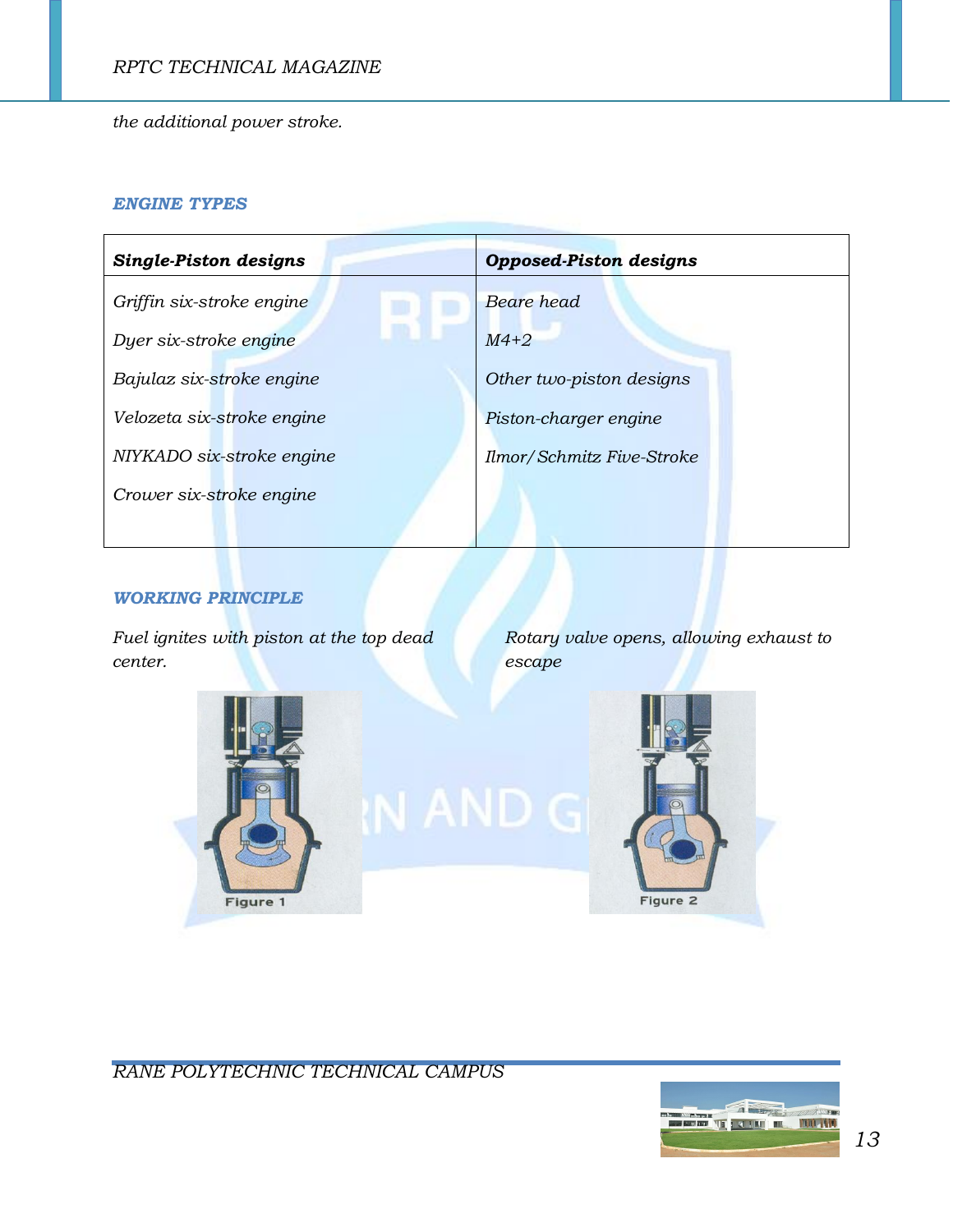*Exhaust stroke begins when the piston is at bottom dead center*



*Exhaust stroke ends, intake begins. Rotary valve cuts exhaust .intake of charge into cylinder due to pressure difference.*



*The intake stroke happens when the piston is on its downward path with the intake valve open. This action creates suction, drawing atomized fuel in this case gasoline mixed with air, into the combustion chamber.* 

*Ready for the combustion the combustion chamber completely sealed.*



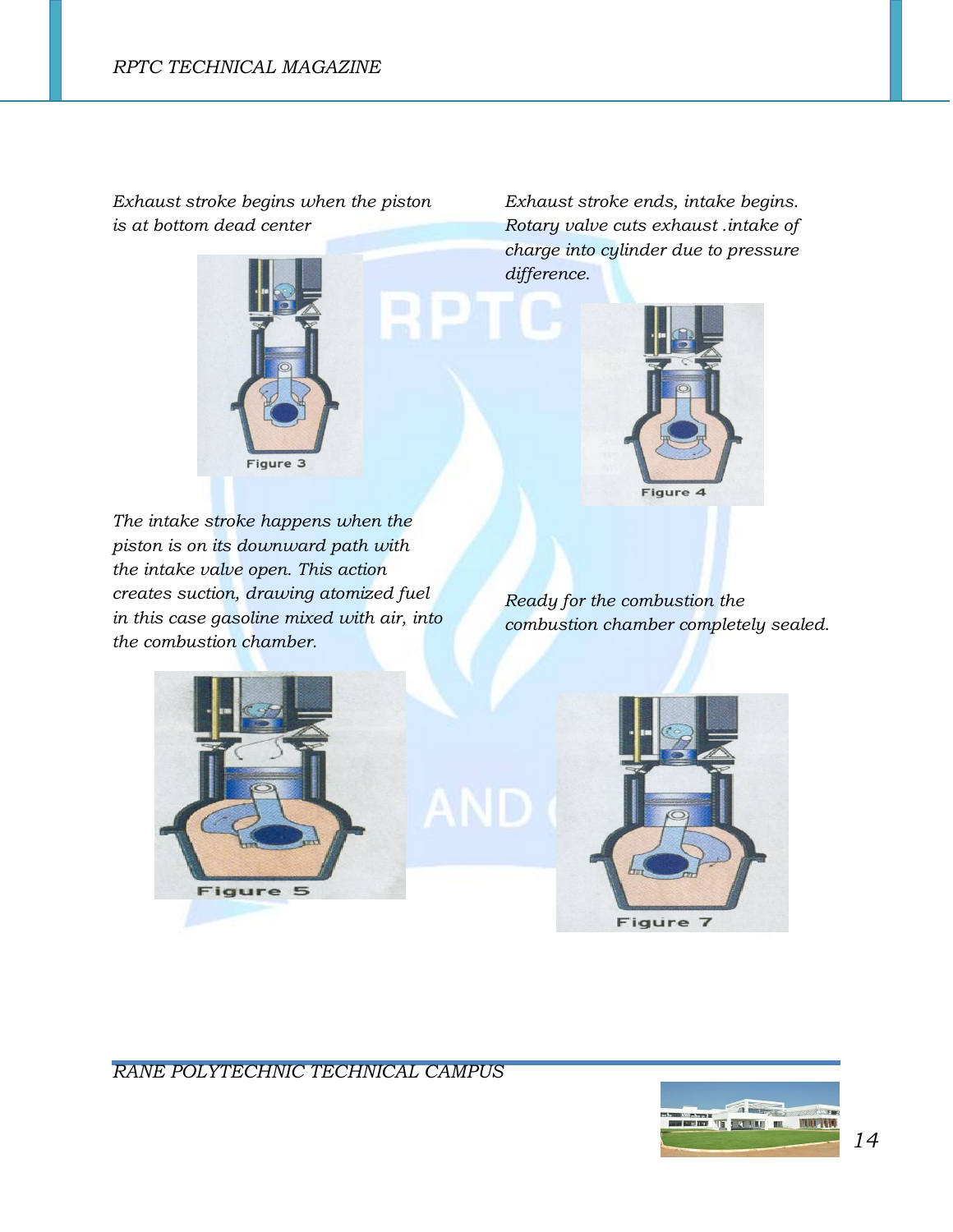# *RPTC TECHNICAL MAGAZINE*

*The power stroke begins at a critical moment, just as the air-fuel mixture is at its most compressed. A supercharged voltage is delivered to the spark plugs from the ignition coil, at that point it ignites the fuel mixture. The valves in the engine are still closed during this period. Thus the explosion forces the piston down to turn the engine's crankshaft, delivering the power via the gearbox and clutch to the driving wheels.*



#### *OPERATION*

*A six-stroke engine combines an internal combustion engine with a steam engine to turn some of the waste heat into power. The only catch is that you have to add a water tank to your car that's about the same size as the gas tank. The good news is that you can probably eliminate the radiator. (As per HSW)*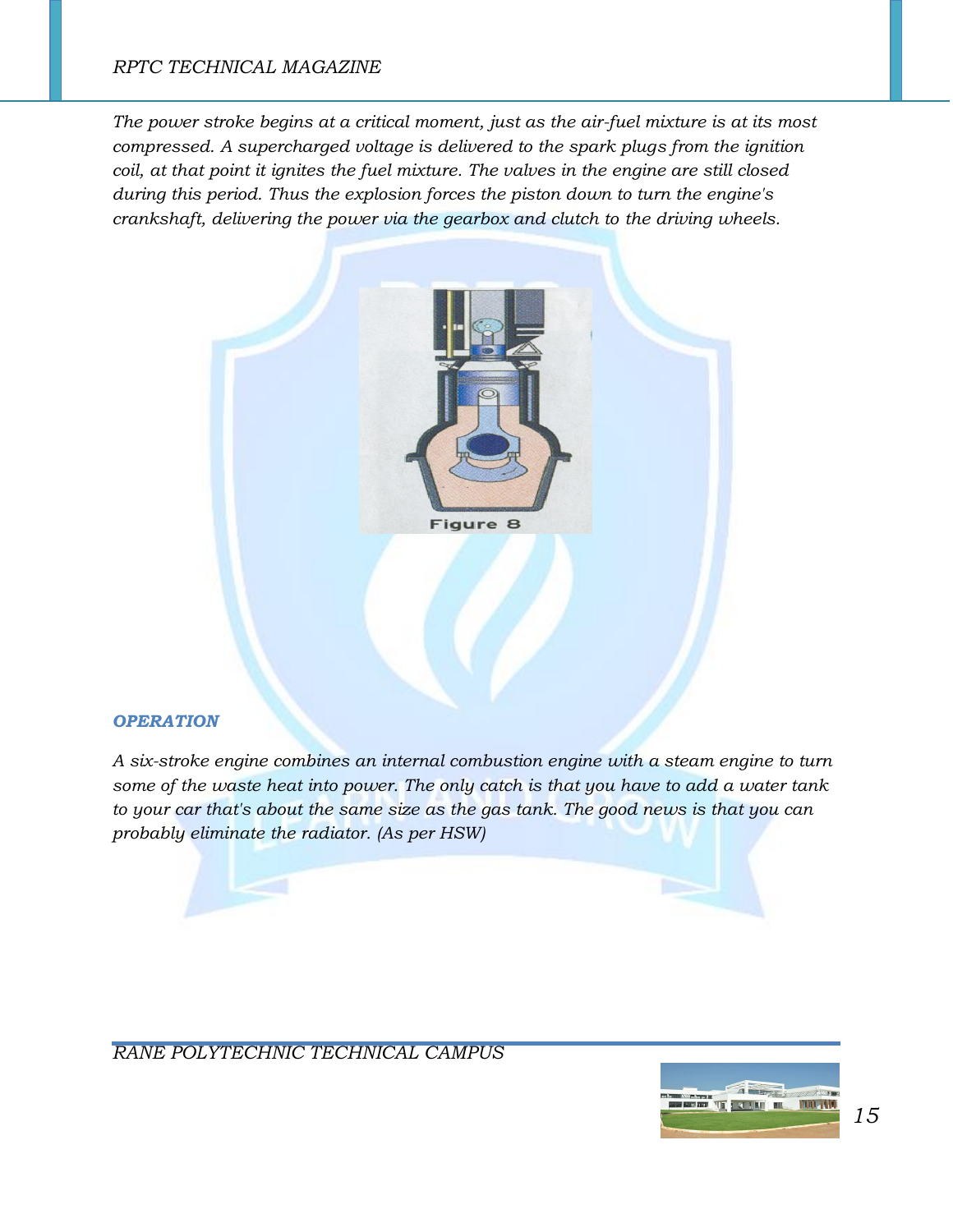

*RANE POLYTECHNIC TECHNICAL CAMPUS* 



*16*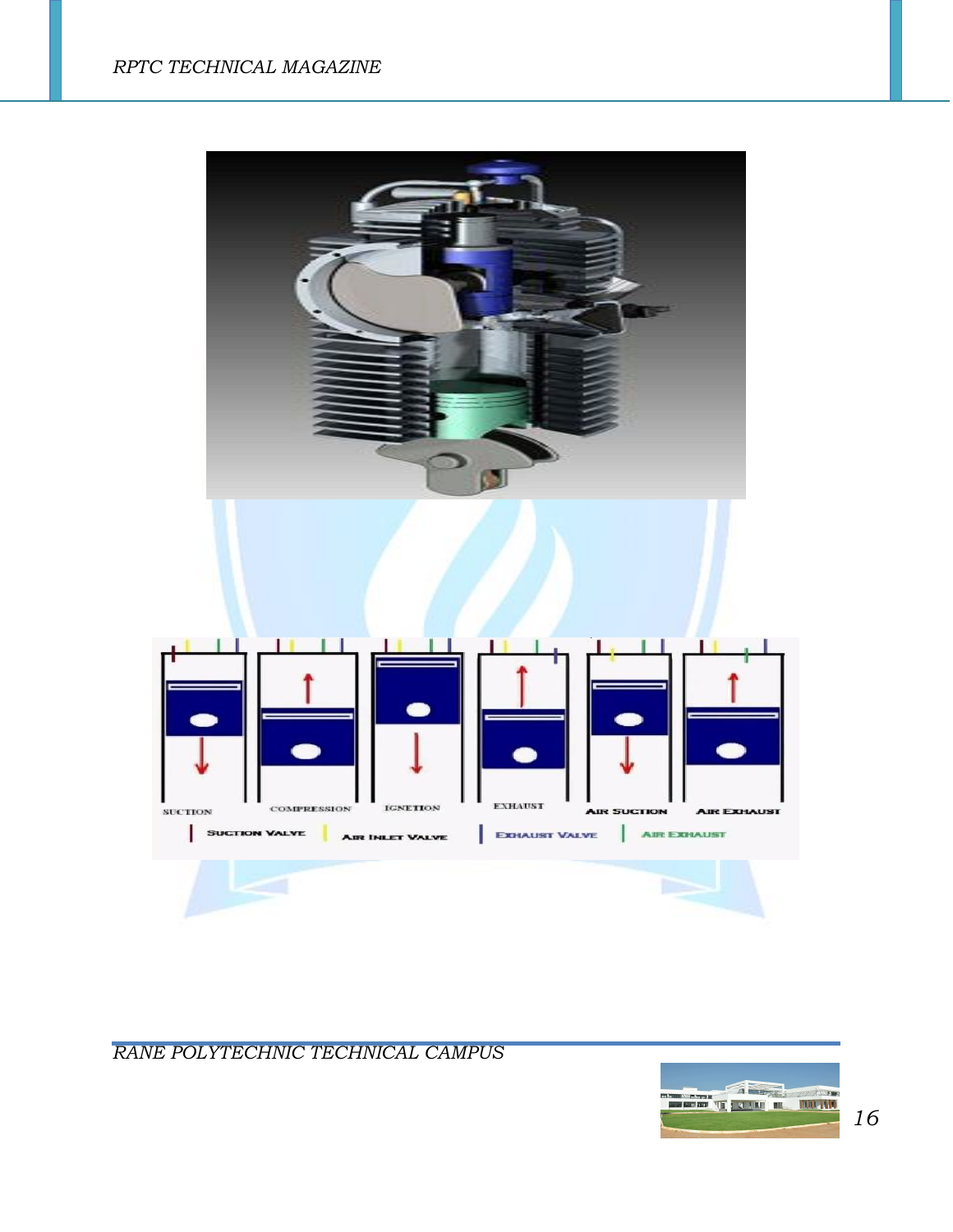#### *CONCLUSION*

*In a six stroke engine the energy absorption is less because of slower acceleration of reciprocating parts The piston speed of the upper piston is about a quarter of the main piston; therefore its service life should be at least twice that of the main piston.*

*In the Beare design, per single cylinder, the number of parts is 15 compared to a four stroke of approx. 40 to 50 parts. Also, to reduce manufacturing costs the head and block can be machined in one piece.* 

*The bottom piston is a standard design and the Beare Head bolts directly onto the engine block, replacing the overhead valves and standard head.*

*It reduces the weight and complexity of the engines head by as much as 50%. Instead of using energy to drive the head, the head actually develops energy for conversion to power back through the timing chains of an engine.*

*Torque is increased by 35% and efficiency increased by the same. This can be achieved by simply unbolting an existing head of a four-stroke engine and then bolting on a Beare Head.*

*Increased torque and power output,*

*Better fuel economy and cleaner burning longer service intervals and considerably reduced tooling costs when compared with a conventional four-stroke design.*